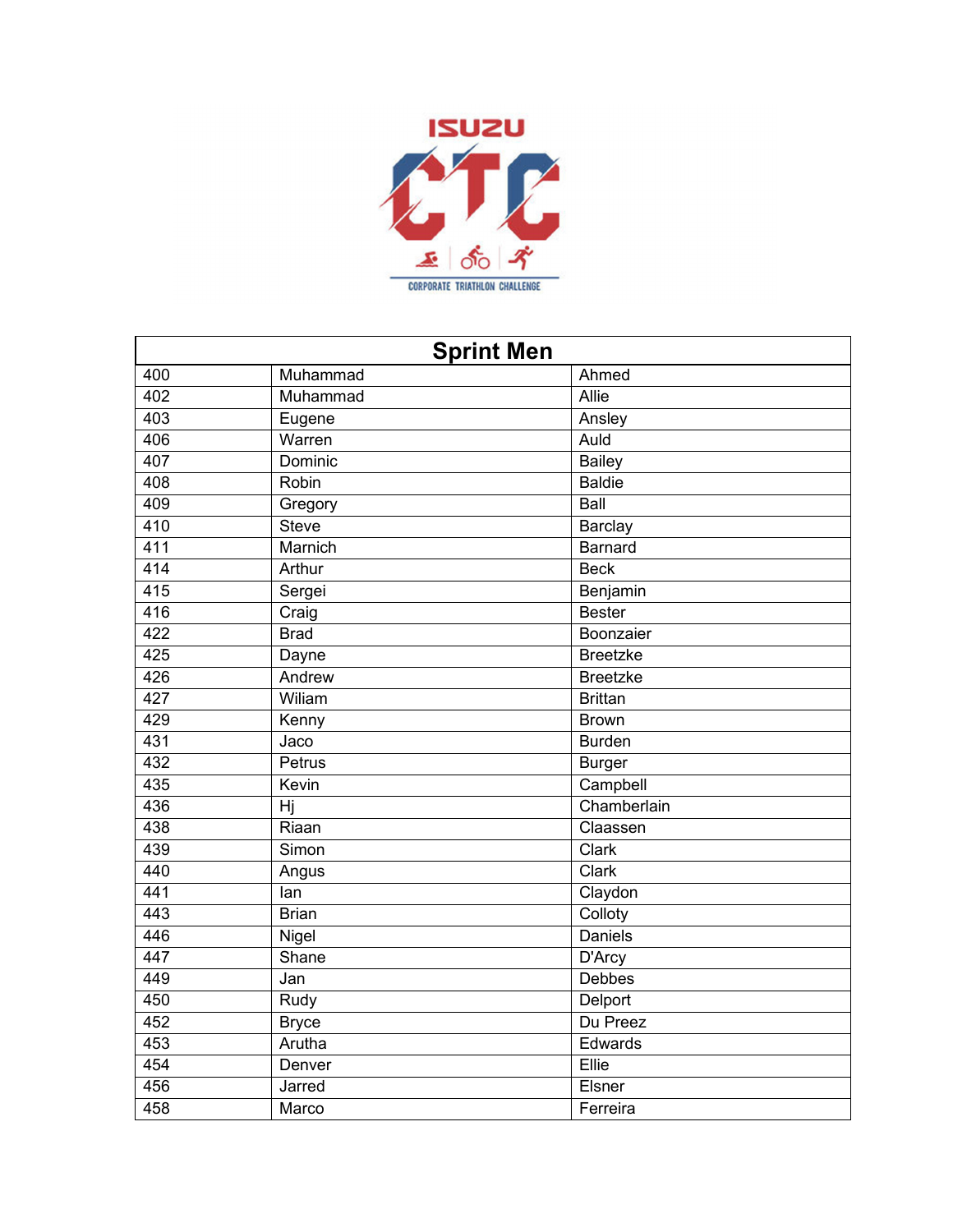| 460              | Hugh E         | Fletcher    |
|------------------|----------------|-------------|
| 461              | <b>Bronwen</b> | Gelderbloem |
| 463              | Dean           | Gifford     |
| 465              | Rees           | Gower       |
| 466              | Shane          | Hamilton    |
| 468              | Pieter         | Heckroodt   |
| 470              | Dawood         | Hess        |
| 472              | Andrew         | Hobday      |
| 473              | <b>Brian</b>   | Jack        |
| 474              | Faith          | Jannaway    |
| 475              | George         | Jefferys    |
| 476              | Robert         | John Elfick |
| 477              | Paul           | Johnson     |
| 479              | Faghrodien     | Jones       |
| 481              | Shinichi       | Kanki       |
| 483              | Luke           | Kellerman   |
| 484              | Werner         | Kemp        |
| 486              | Shaun          | Kennedy     |
| 488              | Waldo          | Kleyn       |
| 489              | Sean           | Knoetze     |
| 490              | Johan          | Koen        |
| 493              | Eugene         | Labuschagne |
| 496              | Bernd          | Leibenguth  |
| 498              | Clint          | Le Roux     |
| 500              | Aidon          | Lippstreu   |
| 501              | Shaun          | Lloyd       |
| 503              | Neil           | Louw        |
| 504              | Craven         | Maree       |
| 508              | Angus          | Mclaggan    |
| 510              | Adrian         | Meier       |
| 511              | Daniel         | Meier       |
| 512              | Ewert          | Meyer       |
| $\overline{513}$ | Tiaan          | Minnaar     |
| 514              | Thabang        | Moatshe     |
| 515              | Phillip        | Mokholoane  |
| 517              | Timothy        | Nagel       |
| 520              | Dave           | Neill       |
| 526              | Luan           | Oosthuizen  |
| 528              | Wayne          | Osborne     |
| 534              | Matthew        | Potgieter   |
| 535              | Gerhard        | Potgieter   |
| 538              | llandre        | Rautenbach  |
| 540              | Mark           | Riddle      |
| 541              | Dominic        | Rimmer      |
| 542              | Reagan         | Robinson    |
| 548              | Alexander      | Semple      |
| 549              | Norman         | Silke       |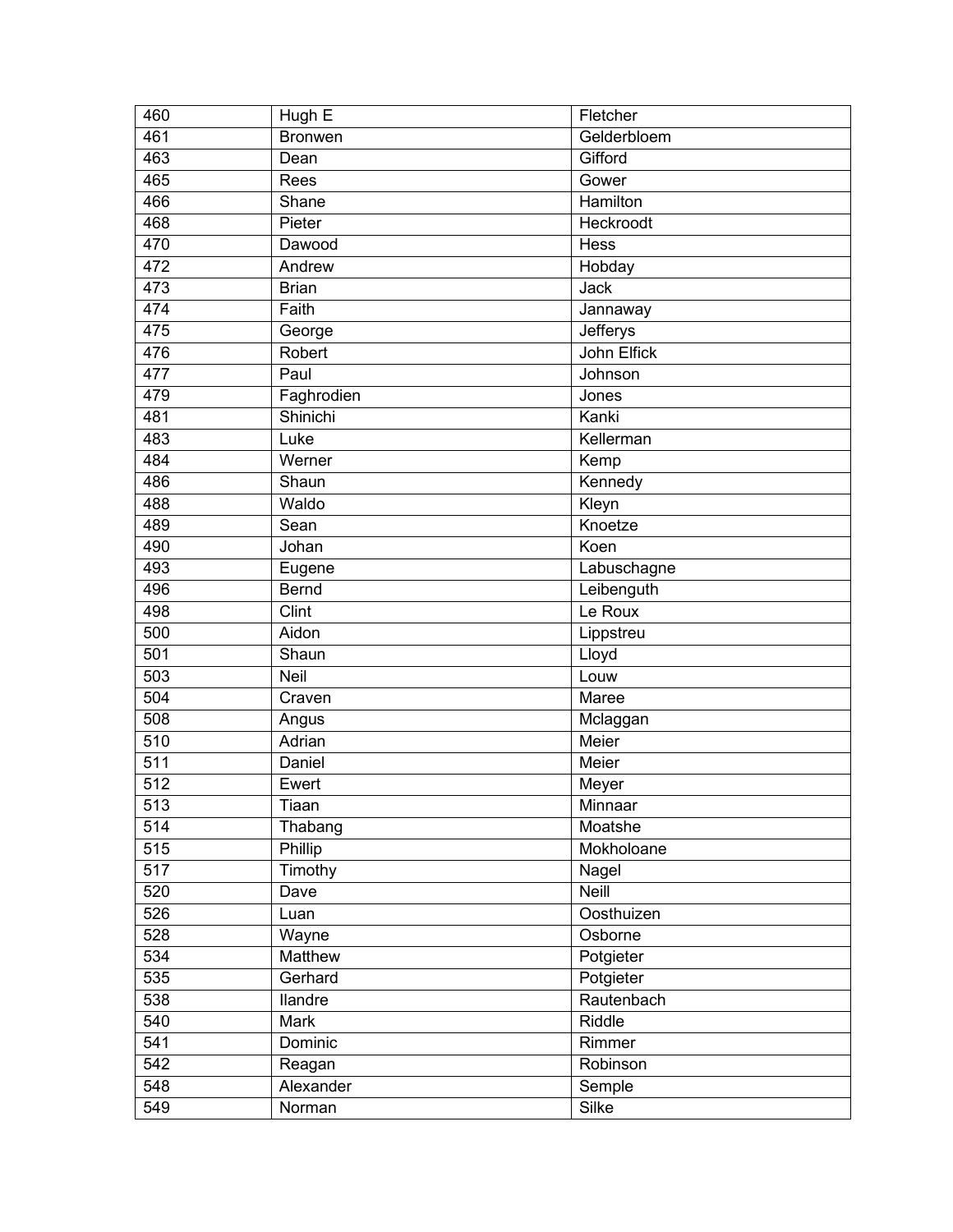| 551              | Francois       | Smit                         |
|------------------|----------------|------------------------------|
| 555              | Luke           | $\overline{\mathsf{S}}$ muts |
| 558              | <b>Boysie</b>  | Snyman                       |
| 563              | Morne          | Steyn                        |
| 566              | Gerard         | Sutton                       |
| 567              | Jacobus        | Swift                        |
| 569              | Stuart         | Tiltmann                     |
| 572              | Simon          | Todd                         |
| 573              | Donovan        | Van Antwerpen                |
| $\overline{575}$ | Calven         | Van Der Byl                  |
| 576              | <b>Nikki</b>   | Van Der Merwe                |
| $\overline{577}$ | Ryan           | Van Der Mescht               |
| 579              | Righard        | Van Dyk                      |
| 580              | <b>Rikus</b>   | Van Eeden                    |
| 583              | <b>Barnie</b>  | Vd Spuy                      |
| 584              | Etienne        | Venter                       |
| 587              | Melgeorg       | Welmans                      |
| 590              | Shaun          | Westraadt                    |
| 592              | Kyle           | White                        |
| 593              | Dale           | Whitlock                     |
| 594              | <b>Bennett</b> | Wright                       |
| 595              | Tersius        | Zwiegelaar                   |
| 596              | Fernando       | Prince                       |
| 599              | <b>Brendan</b> | Wearing                      |
| 601              | Jarred         | <b>Bridgett</b>              |
| 611              | Mark           | Oosthuizen                   |
| 612              | Christiaan     | Pretorius                    |
| 614              | Travis         | Lima                         |
| 615              | Christopher    | <b>Bruintjies</b>            |
| 616              | Martin         | Roediger                     |
| 617              | laan           | Fourie                       |
| 618              | Liam           | Dowie                        |
| 619              | Adrian         | Van biljon                   |
| 621              | Craig          | Uren                         |
| 622              | Charles        | Duwo                         |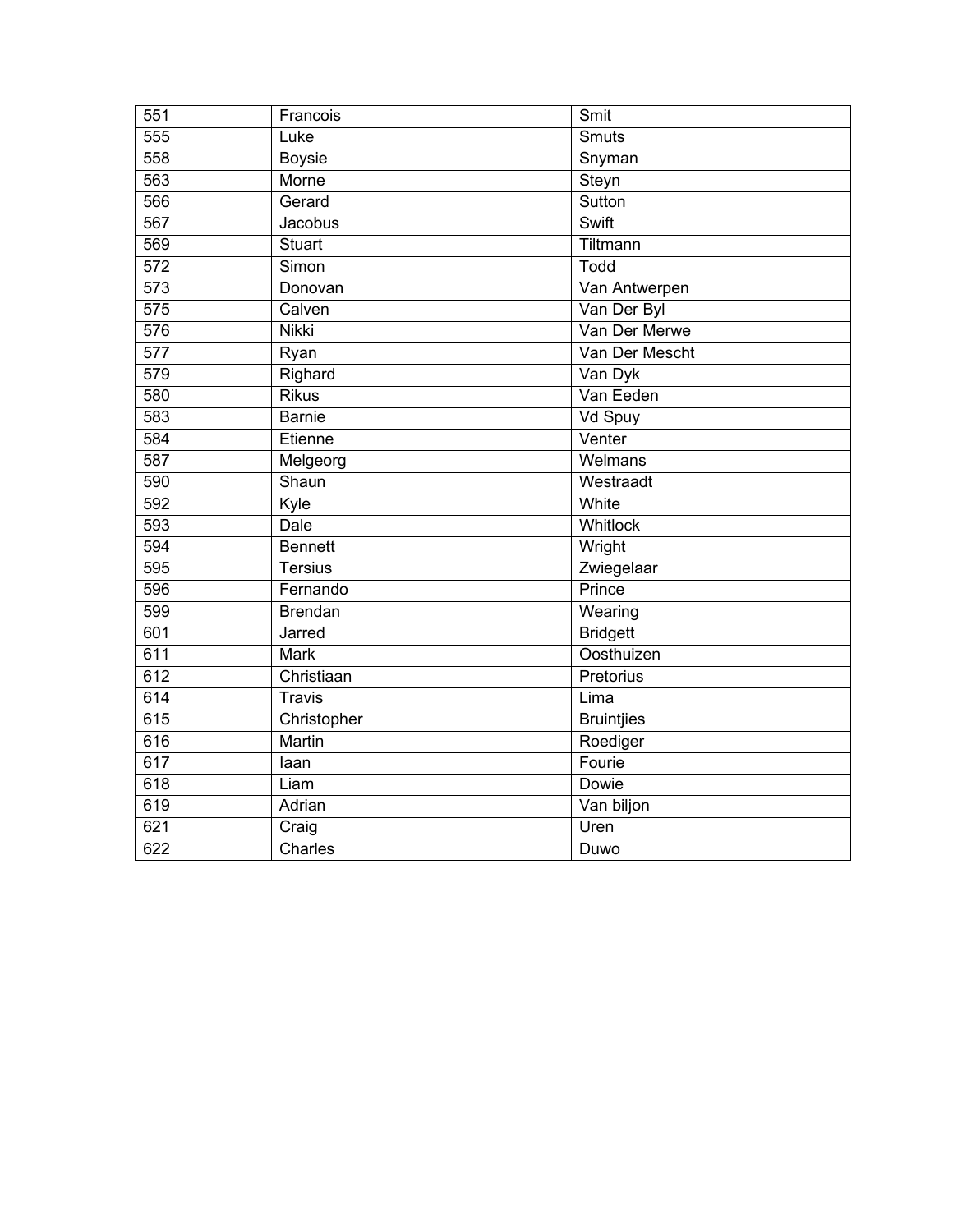|     | <b>Sprint Women</b> |                    |  |
|-----|---------------------|--------------------|--|
| 401 | Chantelle           | Allen              |  |
| 404 | Stephanie           | Arndt              |  |
| 405 | Cindy-Lee           | Augustyn           |  |
| 412 | Taryn               | Beaton             |  |
| 413 | Esti                | <b>Beaumont</b>    |  |
| 417 | Hybrecht            | <b>Bester</b>      |  |
| 418 | Michelle            | <b>Beukes</b>      |  |
| 419 | Tania               | Bezuidenhout       |  |
| 420 | Robyn               | <b>Bird</b>        |  |
| 421 | <b>Basheera</b>     | Blignaut           |  |
| 423 | Megan               | <b>Bosman</b>      |  |
| 424 | Elroy               | Bosman             |  |
| 428 | Keri                | <b>Brooks</b>      |  |
| 430 | Marilyn             | <b>Bull</b>        |  |
| 433 | Catherine           | <b>Burgess</b>     |  |
| 434 | Joy                 | Cairncrossj        |  |
| 437 | Jean-Marie          | <b>Cilliers</b>    |  |
| 442 | Cecilia             | Claydon            |  |
| 444 | <b>Desire</b>       | Corbett            |  |
| 445 | Heather             | Coyle-Dowling      |  |
| 448 | Liesl               | Debbes             |  |
| 451 | Fidelia             | Draai              |  |
| 455 | Monique             | Elsner             |  |
| 457 | Marisa              | Ferraris           |  |
| 459 | Wenty               | Fletcher           |  |
| 462 | Peta                | Gerber             |  |
| 464 | Chantell            | Giulietti (Gerber) |  |
| 467 | Sage-Amber          | Hardiman           |  |
| 469 | Kiara               | Herman             |  |
| 471 | Liza                | Hobday             |  |
| 478 | Ashleigh            | Johnson            |  |
| 480 | Chantel             | Jonker             |  |
| 482 | Colleen             | Kellerman          |  |
| 485 | Tracy               | Kennedy            |  |
| 487 | Izelle              | Kilian             |  |
| 491 | Natelie             | Kriel              |  |
| 492 | Nadia               | Kriel              |  |
| 494 | Wiebke              | Langner            |  |
| 495 | Janine              | Lee                |  |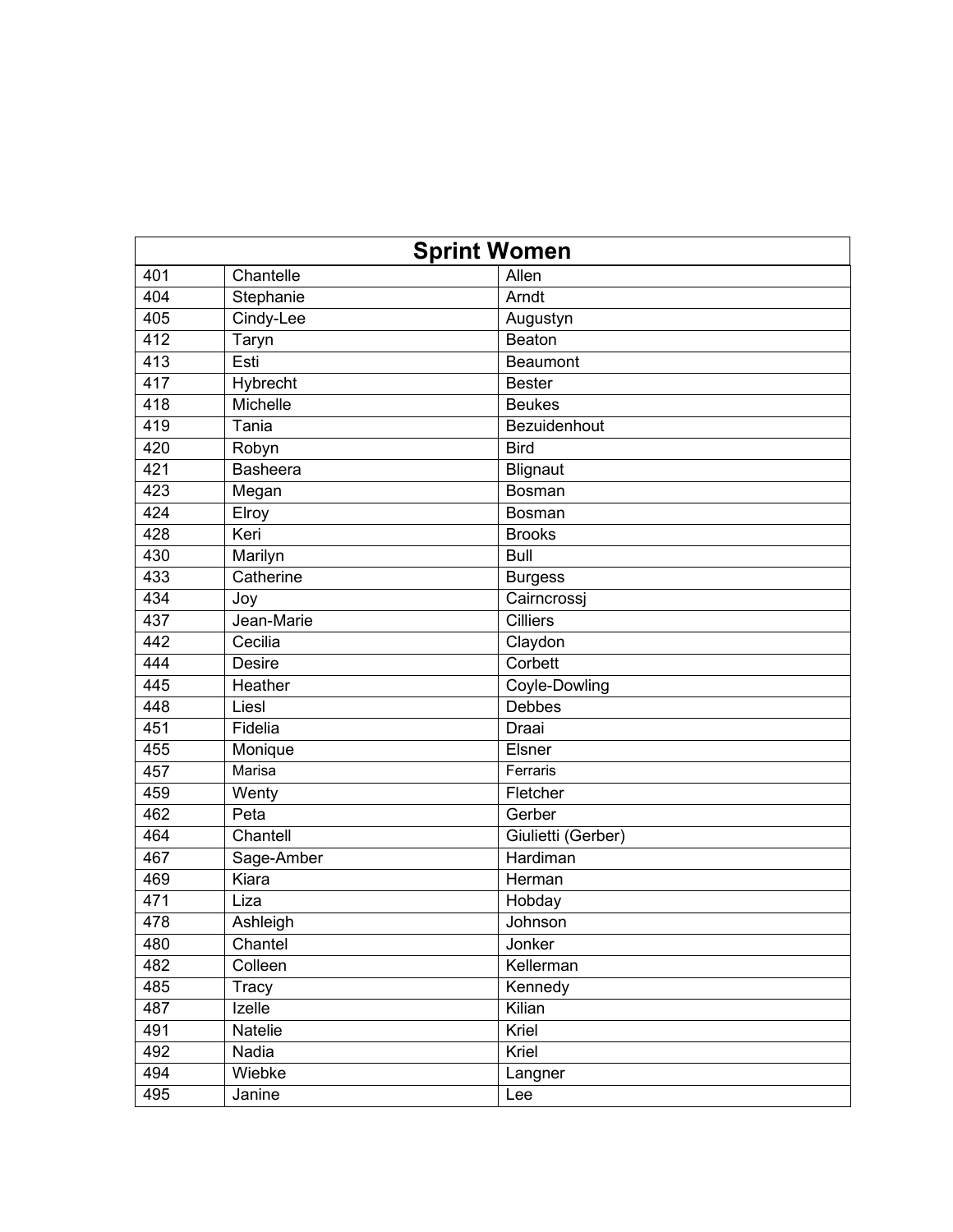| 497              | Crystal        | Leonard        |
|------------------|----------------|----------------|
| 499              | Carla          | Lidstone       |
| 502              | Morgan         | Lochner        |
| 505              | Thabisa        | Mbiza          |
| 506              | Gillian        | Mcainsh        |
| 507              | Lynette        | Mclaggan       |
| 509              | Jeannine       | Mcmanus        |
| 516              | Tanith         | Moreton        |
| 518              | Kelly          | Naidoo         |
| 519              | Brodi Amba-Jaé | Naude          |
| 521              | Charnel        | Nel            |
| 522              | Tendayi        | Nhliziyo       |
| 523              | Necia          | Nicholson      |
| 524              | Melissa        | Olivier        |
| 525              | Johannette     | Oosthuizen     |
| $\overline{527}$ | Jessica        | Orrey          |
| 529              | Dominique      | Pau            |
| 530              | Hannah-Rose    | Percival       |
| 531              | Nadia          | Plaatjies      |
| 532              | Gillian        | Polley         |
| 533              | Monet          | Potgieter      |
| 536              | Alexia         | Potgieter      |
| 537              | Jessica        | Powell         |
| 539              | Michelle       | Reed           |
| 543              | Juliana        | Rossini        |
| 544              | Alida          | Sandison       |
| 545              | Mariana        | Scholtz        |
| 546              | Maricia        | Schulpfort     |
| 547              | Natalie        | <b>Scott</b>   |
| 550              | Lynn           | Slogrove       |
| 552              | Caryn Grace    | Smith          |
| 553              | Nicola         | Smith          |
| 554              | Lynette        | Smuts          |
| 556              | Carmia         | Smuts          |
| 557              | Rouise         | Snyman         |
| 559              | Zanoré         | Steenkamp      |
| 560              | Natalie        | <b>Sterk</b>   |
| 561              | Erin           | Stewart        |
| 562              | Julia          | Stewart        |
| 564              | Ida            | Struwig        |
| 565              | Hanneke        | Strydom        |
| 568              | Judele         | Taljaard       |
| 570              | Jordan         | <b>Tissink</b> |
| 571              | Natalie        | <b>Tissink</b> |
| 574              | Sally          | Van der Byl    |
| 578              | Tanja          | Van der Spuy   |
| 581              | Hanneli        | Van Greunen    |